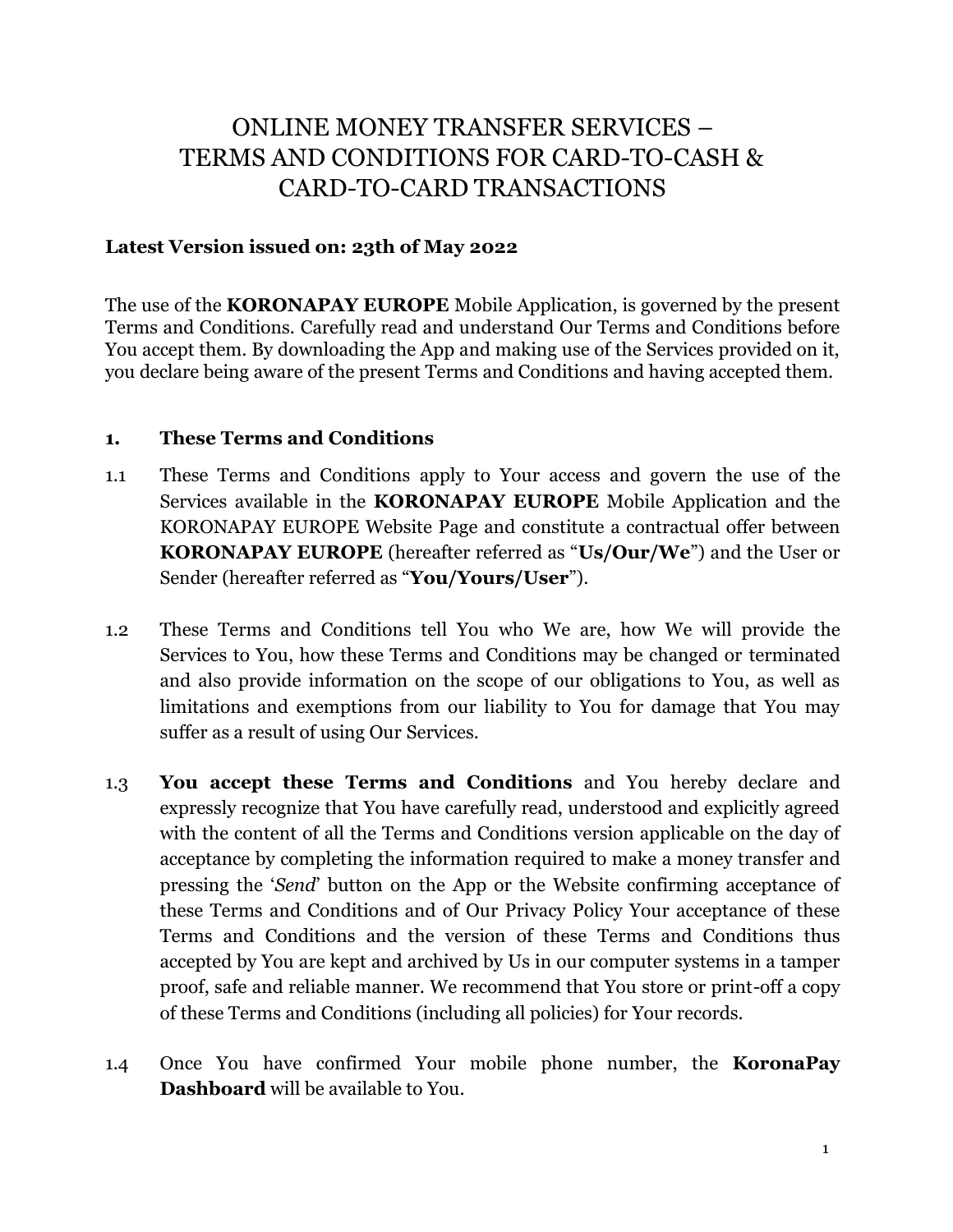- 1.5 These Terms and Conditions are provided to You and concluded in the English language and all instructions and transactions carried out in connection with it shall be in English.
- 1.6 By completing and consenting to the information required to make a money transfer and by accepting these Terms and Conditions You instruct Us to execute a specific money transfer. Every individual and specific money transfer constitutes a separate agreement between KoronaPay Europe and Yourself and is limited to the execution of the specific money transfer. For the avoidance of any doubt, these Terms and Conditions and/or any part hereof, do not constitute a framework contract governing the future execution of individual and successive payment transactions for the purpose of the EU Payment Services Directive (EU) 2015/2366 or any implementation of that directive in the EU or EEA. You shall inform the Receiver of the money transfer accordingly.
- 1.7 These Terms and Conditions, together with other legal terms and legally required disclosures relating to the use of the KoronaPay Services will be provided to You, at all times on the KoronaPay Website and the App (on the "Legal Agreements" page). This information may also be sent to You or appear in places on the App or otherwise where relevant to the use of the Services.
- 1.8 We reserve the right to make changes to these Terms and Conditions from time to time and You will be asked to confirm Your agreement with the latest version of the Terms and Conditions applicable at the time You press the '*Send'* button on the App or the Website. The then in force Terms and Conditions shall apply to the corresponding specific Order placed at the time. A specific Transaction already executed will not be impacted if changes to the Terms and Conditions take effect after the date the said Order has been placed.

# **2. Definitions**

Our Terms and Conditions use the following definitions:

"**Bank Card**" refers to a Mastercard credit card, a Maestro debit card or a Visa International credit card or a debit card "**Card Issuer**" refers to the issuer of a Bank Card "**Business Day**" refers to a day that is not a Saturday or Sunday and on which Banks are open for general business in the Republic of Cyprus.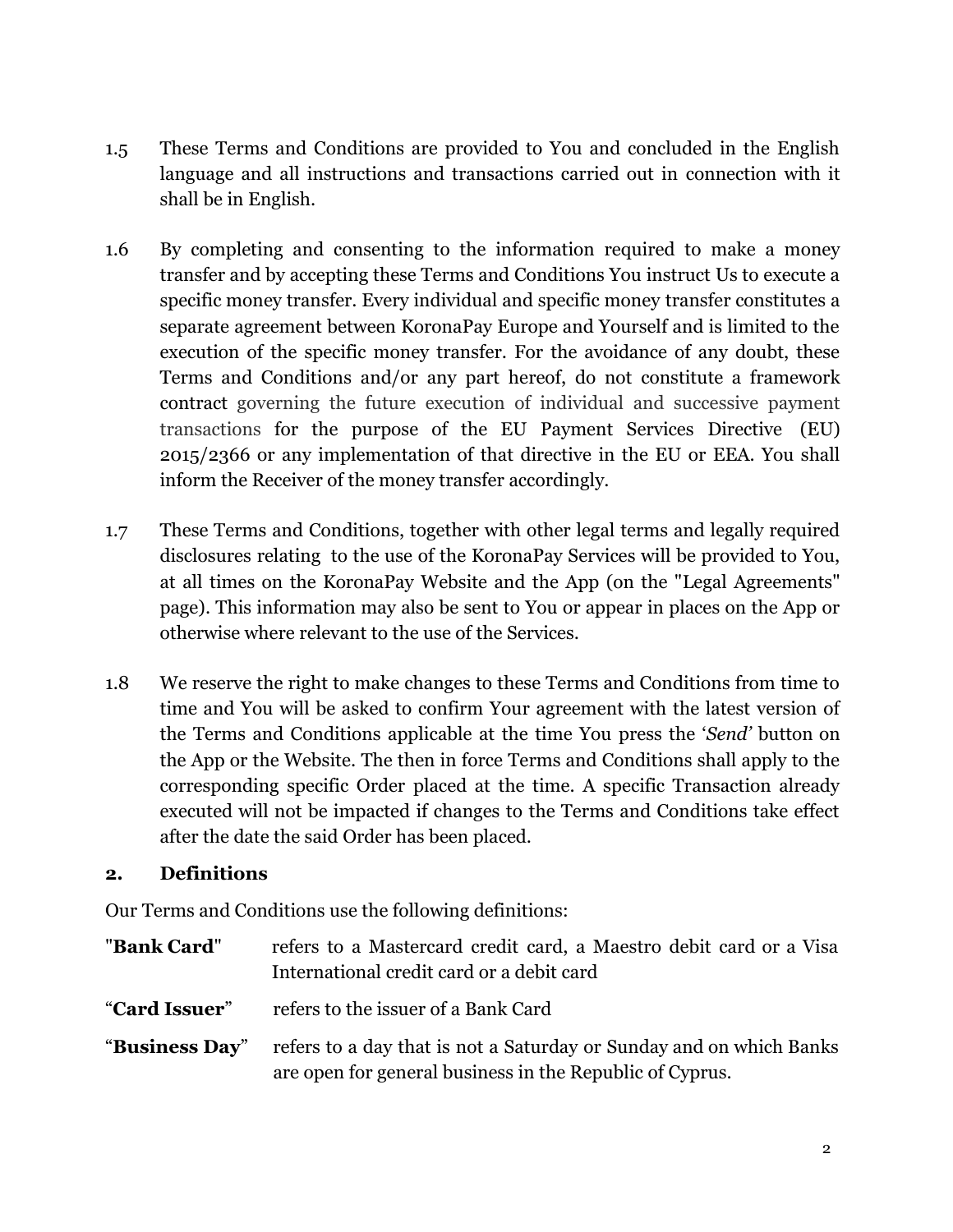- "**Dashboard**" means the personal virtual space of each User of the KoronaPay Services. The Dashboard is used to manage the User Account and use the Services. It is accessible by entering the valid mobile phone provided by the User upon subscription to the KoronaPay Service coupled with the input of one time password provided to the User via a text to his mobile phone.
- "**E-statement**" means a complete list of transactional activity within the User Account shown on Dashboard on the App. It may also contain personal offers and important information on the service.
- "**Order**" means either the Card-to-Cash, or the Card-to-Card or the Online Bank Transfer - to Cash money transfer that may be initiated by the Sender through the App.
- "**Prohibited Purpose**" refers to any unlawful purpose; including but not limited to, making or receiving payments for gambling services, gambling chips or gambling credits; or to sending a payment to Yourself as the Receiver in order to evidence financial soundness for fraudulent purposes; or creating more than one profiles; or sending or receiving money on behalf of someone else; or to any other activities that are prohibited by our policies as amended from time to time.
- "**Receiver**" refers to the person named as the beneficiary of the money transfer.
- "**Sender**" refers to You / User when You initiate a money transfer via the Services.
- "**Services**" means the, Card-to-Cash money transfer, the Online Bank Transfer to Cash and the Card-to-Card money transfer services which We provide through the KoronaPay Mobile Application.
- "**Transaction**" refers to any money transfer that is carried out by the Sender through the Services and which receives the MTCN as defined below.
- **"Funding Currency"** means the currency in which we charge Your Bank Card with. The available Funding Currency can be seen on the App at the moment of an initiation of an Order.
- **"Transaction Currency"** means the currency in which You as the Sender wish the Recipient to receive the transfer in. Available Transaction Currencies can be seen on the App at the moment of initiation of an Order.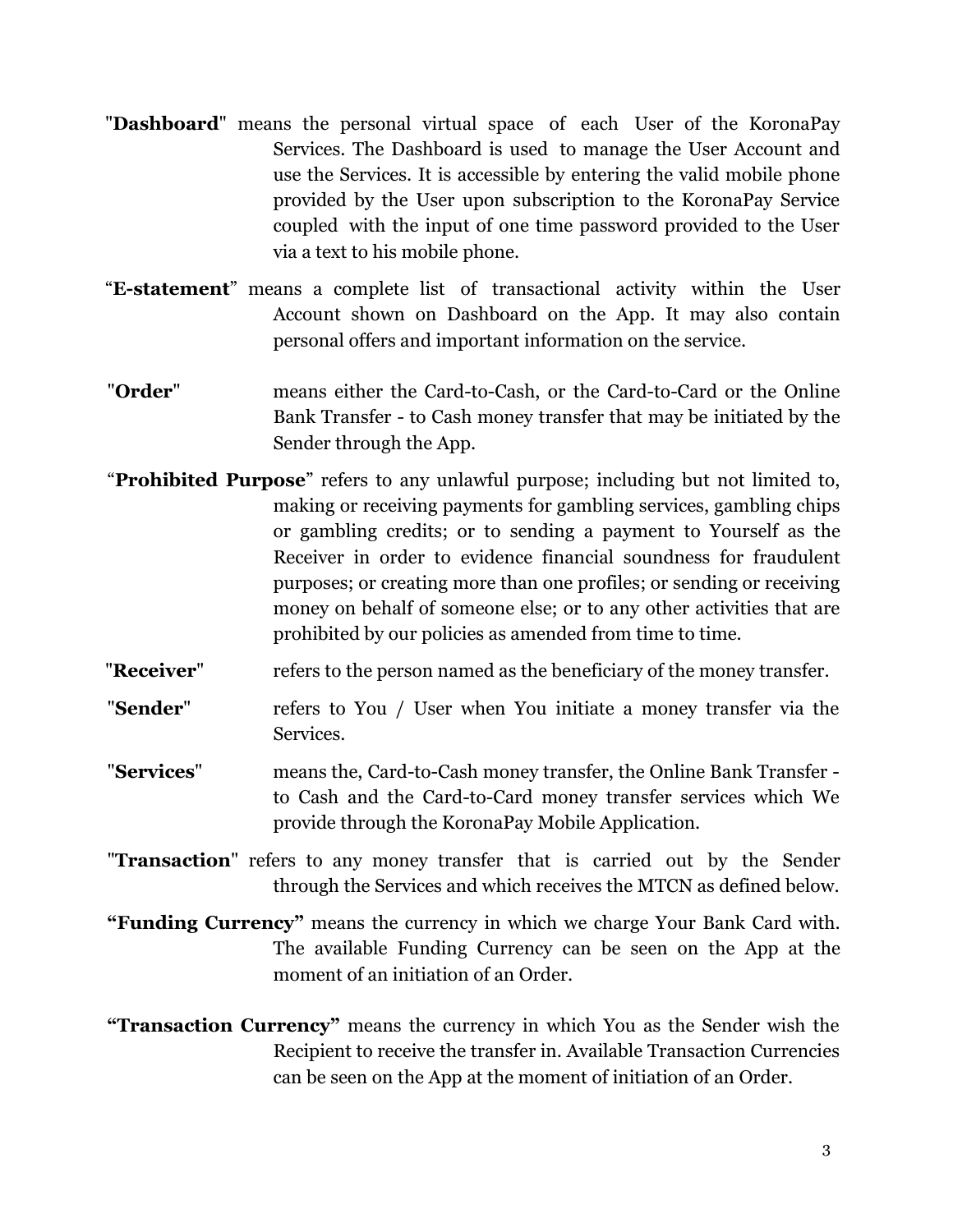- **"KORONAPAY EUROPE", "KoronaPay", "We", "Our" or "Us"** refers to KoronaPay Europe Limited and includes KoronaPay Europe Limited affiliates or agents insofar as these assume operations which otherwise would have to be performed by KoronaPay Europe Limited in order to provide the Services.
- **"KoronaPay Europe Mobile Application" or "App"** means the mobile application software "KoronaPay Money Transfer: Send & Receive Worldwide" available to download from the Google Play Market on the link [\[https://play.google.com/store/apps/details?id=ru.tsk.ftc.bender.qp](https://play.google.com/store/apps/details?id=ru.tsk.ftc.bender.qpay) [ay\]](https://play.google.com/store/apps/details?id=ru.tsk.ftc.bender.qpay) and the App Store [\[https://apps.apple.com/ru/app/perevody/id1117334497\]](https://apps.apple.com/ru/app/perevody/id1117334497) through which You can access the Dashboard and use the Service.
- **"KoronaPay Europe Website Page" or "Website"** means the website page https://koronapay.com/transfers/online/ through which You can access the Dashboard and the use of the Service
- **"KoronaPay User Account" or "User Account"** means Your KoronaPay User Account that You set up when You visit the App or the Website in order to use Our Services. A User Account is not a bank account. KoronaPay is not allowed to and doesn't open any bank accounts for its customers. User account is a User profile, which contains some basic information about the User and his settings in relation to the Services.
- "**You**", "**Yours**", "**Your**" "Yourself"or **"User"** refers to every and any person using the Services through the App or through the Website as a Sender.

# **3. ABOUT US**

- 3.1. The Services are offered by **KORONAPAY EUROPE LIMITED**, a company registered and incorporated under the Laws of Cyprus with registration number HE 375955 and having its registered office at 28th October str 359, World Trade Center, 5th floor, CY–3107 Limassol, Cyprus.
- 3.2 **KORONAPAY EUROPE LIMITED** is licensed and supervised by the Central Bank of Cyprus ("CBC") with license number 115.1.3.30 to operate as an Electronic Money Institution in accordance with the Electronic Money Law of 2012, as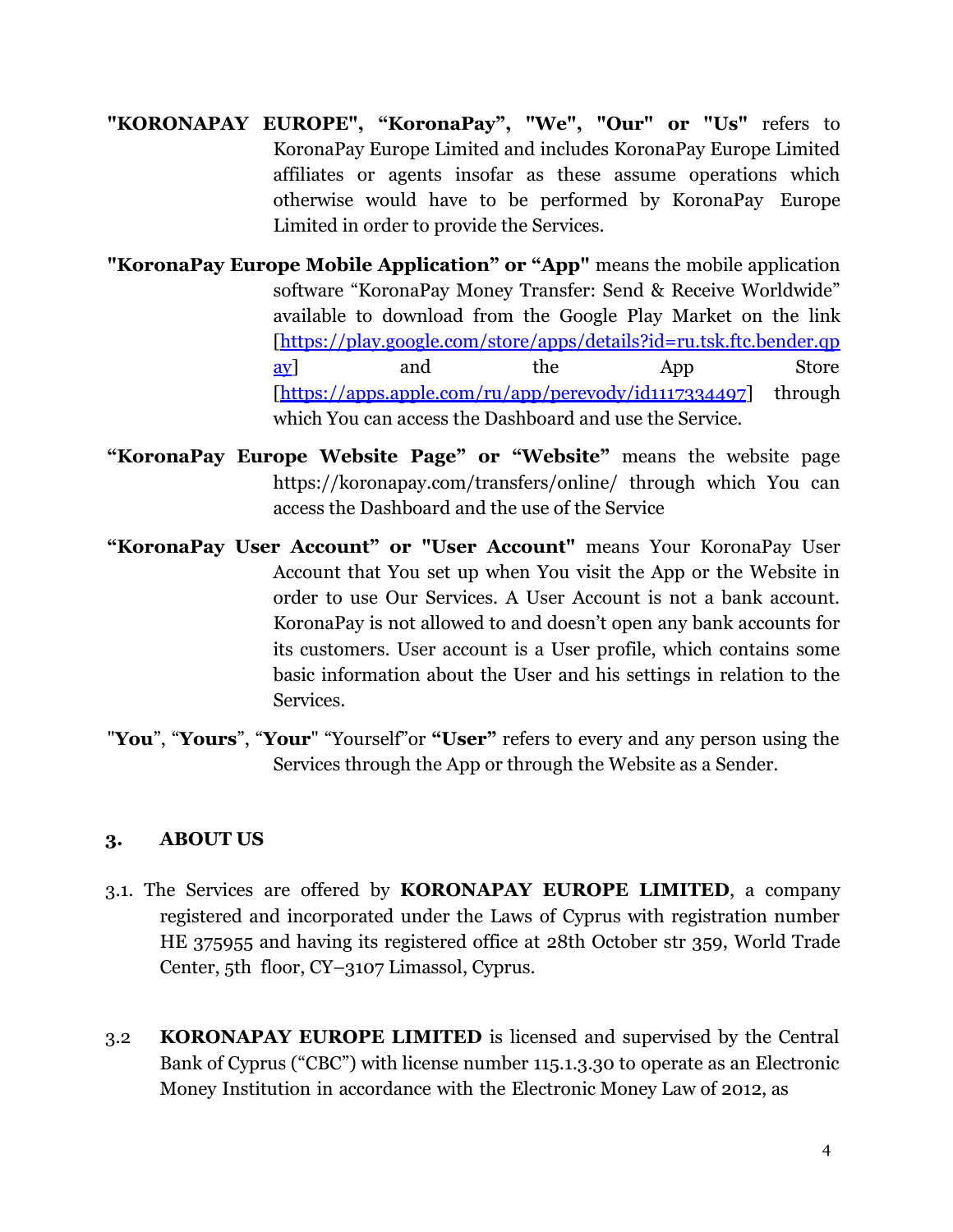amended from time to time. More information about the CBC is available on the Internet at [www.centralbank.gov.cy.](http://www.centralbank.gov.cy/)

- 3.3 You may obtain information about the addresses and hours of operation of Our partners, financial institutions and banks and local representatives by calling this telephone number +49 1573 5999799/accessing Our Website at: [www.koronapay.eu](http://www.koronapay.eu/)
- 3.4 You can contact Us by telephone +49 1573 5999799 or email Us at [help@koronapay.eu.](mailto:help@koronapay.eu)

# **4. YOUR USER ACCOUNT**

- 4.1 In order to use Our Services, You will need to register for a User account (the 'User Account'), You must be at least 18 years old to register and use the Services.
- 4.2 You register for a User Account and You get access to the Dashboard on the App or the Website by providing to Us Your mobile phone number.
- 4.3 Following receipt of Your mobile phone number, You will receive an instant SMS on Your mobile containing a one-time password to be used to access the Dashboard on the App or the Website.
- 4.4 We may, in Our sole discretion, refuse to open a User Account for You. You may only open one User Account.
- 4.5 All information You provide to Us must be complete, accurate and truthful at all times. You must update this information whenever it changes. We cannot be responsible for any financial loss arising out of Your failure to do so. We may ask You at any time to confirm the accuracy of Your information and/or provide additional supporting documents.
- 4.6 We are required by law to request proof of identification prior to opening Your User Account. Your User Account will be activated as soon as (i) authentication of Your details has been processed and verified by Us and (ii) You have completed at least one Transaction.
- 4.7 You shall proceed with the first Transaction within one (1) month from the registration for Your User Account, otherwise the said User Account may be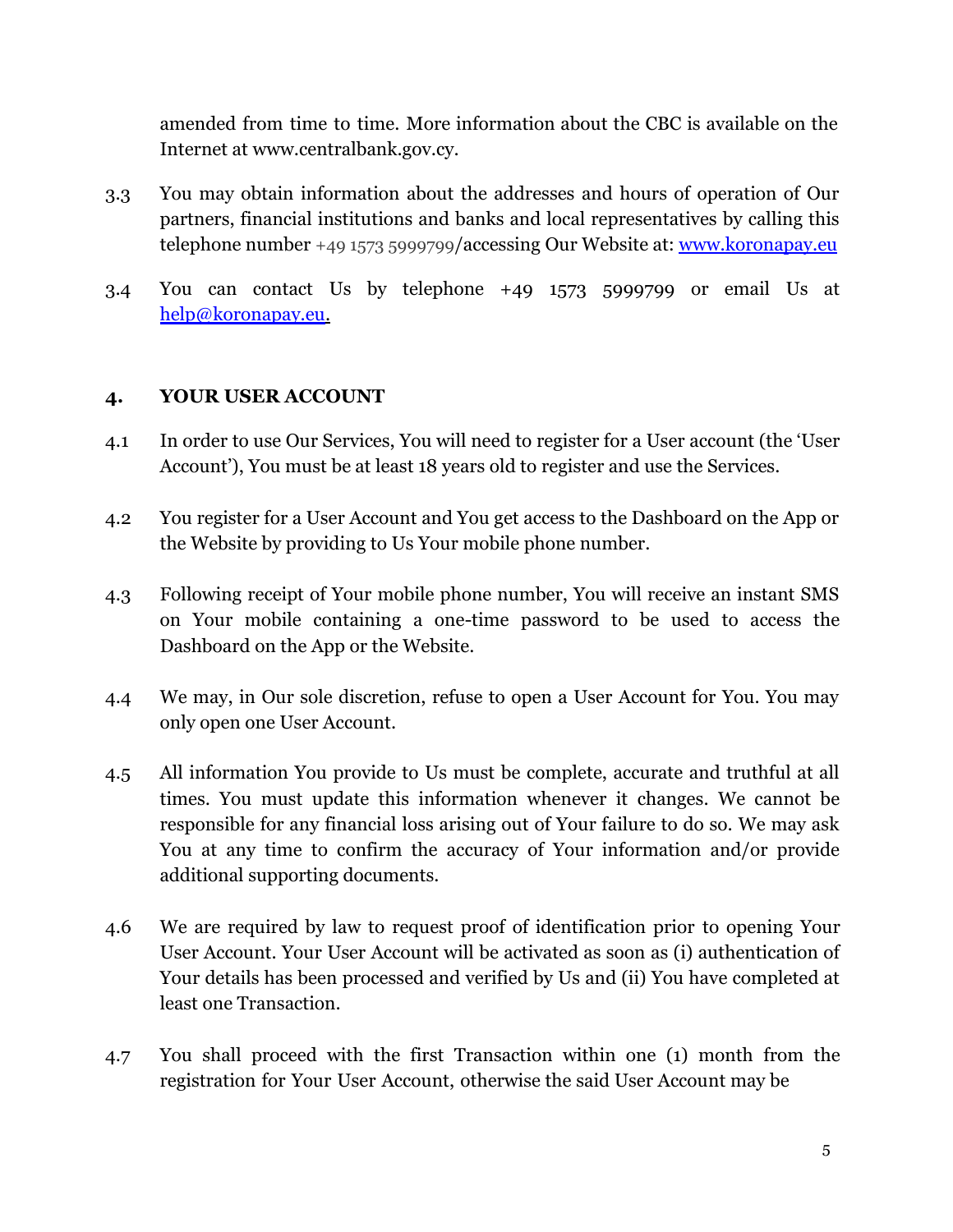considered as 'inactive' and shall be up to Our sole discretion on whether to terminate the said Account or not.

4.8 User Account is classified as Dormant if, subsequent to the activation of User Account no Transactions are carried out in relation to the Account by or on the instructions of User for a period of six (6) months. This period may be re-adjusted each time on a case by case basis in accordance with Our discretion. If the User Account is classified as dormant then it will be frozen immediately, and You will not be permitted to undertake any further Transaction in such an account.

# **5. OUR SERVICES**

- 5.1 To initiate a Transaction, You must set up Your payment Order from Your User Account on the Dashboard either through the App or the Website.
	- 5.1.1 Your Transaction through the App may either be:

(a) **"Card – to – Cash Order"** which is a payment order where You indicate that You wish to send a fixed amount from Your Bank Card to the Receiver who will be able to receive the amount at any of the designated partners / financial institutions / banks. If the Receiver wishes he or she may choose to download the App and receive the amount in his / her card. In such a case, the crediting is subject to the applicable rules and limits of Our partners, as per Annex 1 below.

(b) **"Card – to** - **Card Order"** which is a payment order where You indicate that You wish to send a fixed amount from Your Bank Card to the Receiver who will receive the amount in their designated Bank Card.

(c) **"Online Bank Transfer - to - Cash Order"** which is a payment order where You indicate that you wish to send a fixed amount from Your bank account directly through Your bank's online system, subject always to the terms and conditions in place with Your bank, held with banks supporting this arrangement, to the Receiver who will be able to receive the amount at any of the designated partners / financial institutions / banks. To initiate an Order via Your User Account, You need to provide certain information to Us. The type of information to be provided will depend on the amount of the money transfer with minimum of: full name, date of birth, phone number, email and address of permanent residence. The type of information to be provided about the Receiver will depend on the country of destination of the money transfer and its local legislation with the minimum of full name and phone number.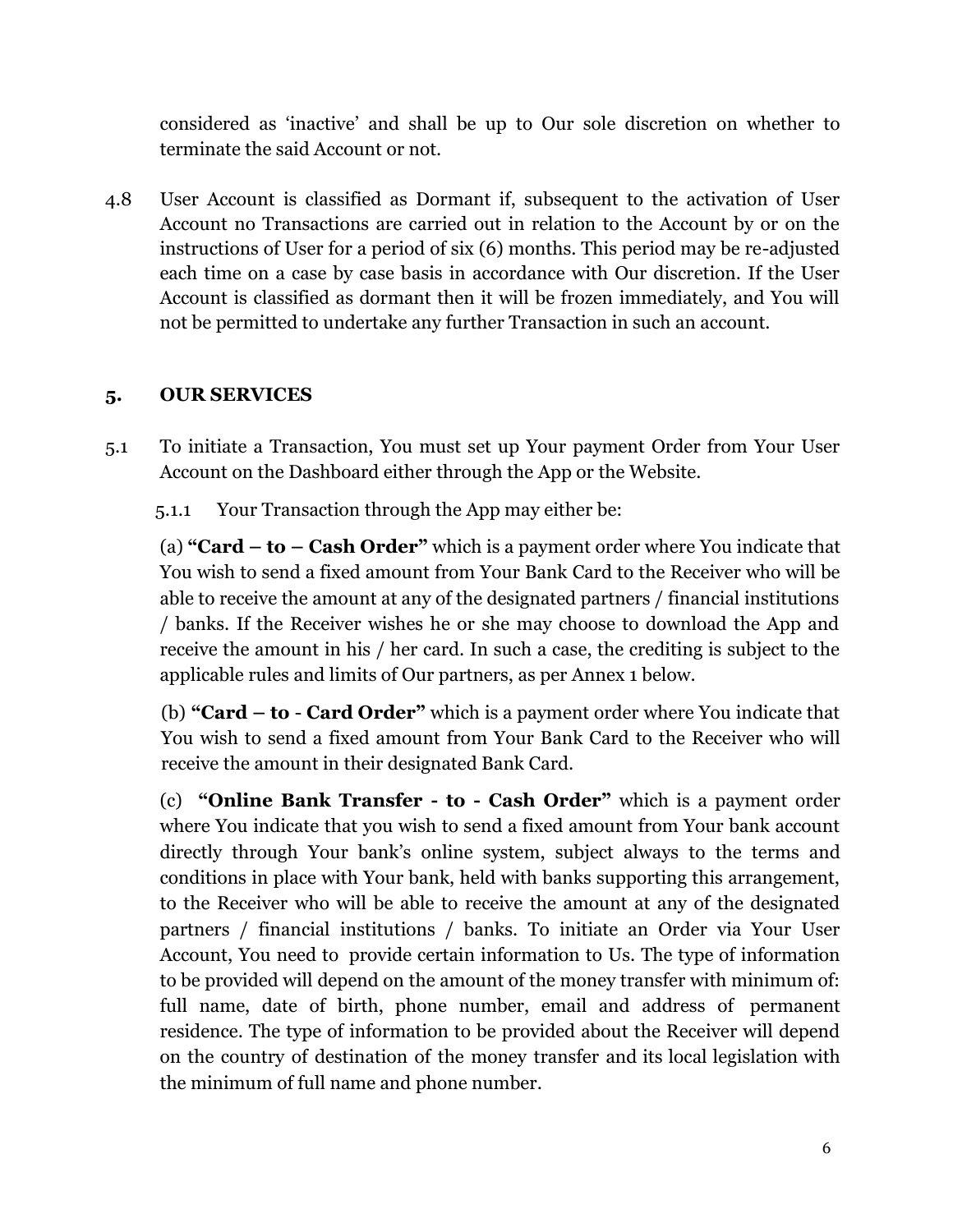5.1.2 Your Transaction through the Website may only be a:

**"Card – to – Cash Order"** which is a payment order where You indicate that You wish to send a fixed amount from Your Bank Card to the Receiver who will be able to receive the amount at any of the designated partners / financial institutions / banks. In such a case, the crediting is subject to the applicable rules and limits of Our partners, as per Annex 1 below.

- 5.2 Each money transfer is given an individual transaction number, the Money Transfer Control Number or "MTCN". Once We have received Your Order, We will send a confirmation by email. MTCN is secure information and You are responsible for keeping this safe and ensure You do not disclose this information to third parties. The MTCN can be recovered by sending Us an email at  $help@koronapay.eu$  or by calling Us at +49 1573 5999799.
- 5.3 You must make sure that the information You provide when placing an Order is true and accurate. If We have processed Your Order in accordance with the information You have provided to Us it will be considered correctly completed even if You have made a mistake. In most cases it's possible to amend some Receiver's data until the money transfer is paid out.
- 5.4 Subject to statutory or regulatory requirements We may place limits on the amounts You may send per Transaction. For information on the applicable limits, please visit the App or the Website.
- 5.5 Before You confirm a Transaction, We will provide You with the foreign exchange conversion rate that will be applied to Your Transaction (where applicable) and the Transaction Fees We will charge for the Transaction. We will also provide You with the exact amount the Recipient will receive after currency conversion and deduction of the Transaction Fees.
- 5.6 When Your Card-to-Card Order or Card-to-Cash Order is received, and subject to statutory or regulatory requirements, We undertake to make funds available for collection by the Receiver at the latest at the end of such Business Day following the day on which the funds were received ("**Day of Receipt**"). For this purpose, the moment of receipt is the moment when We receive the funds to be transferred and the associated Transaction Fees. If the point in time of receipt is after 5pm on a Business Day or not on a Business Day, the funds shall be deemed to have been received on the following Business Day. In addition, We carry out verification checks, and such checks may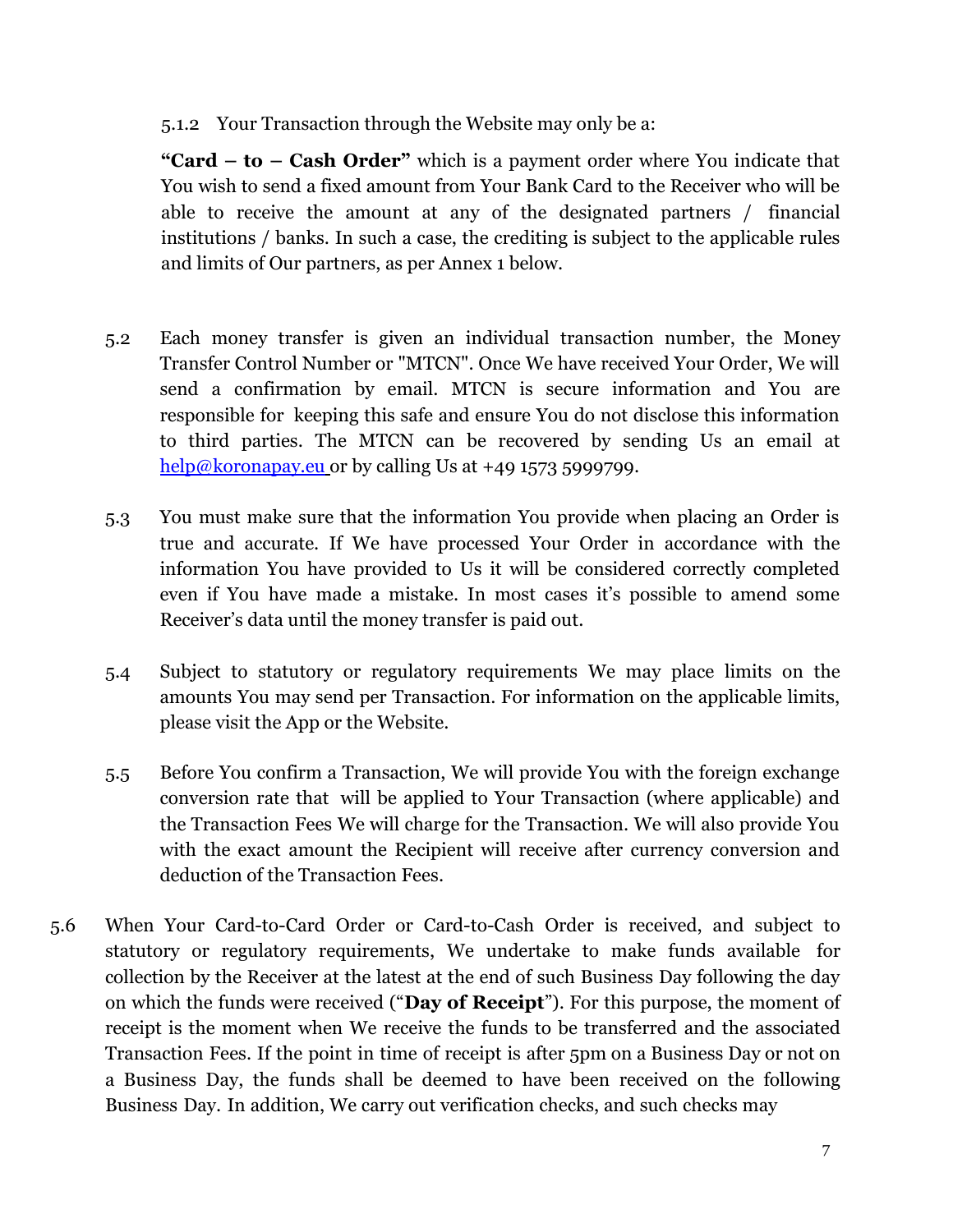increase the time it takes to process Your Order. We cannot be responsible for any delays as a result of carrying out those checks or for any delays caused from relying on service providers and/or banks that carry out their own verification checks.

- 5.7 When Your Bank Transfer -to- Cash Order is received, and subject to statutory or regulatory requirements, We will make funds available for collection by the Receiver at the latest at the end of such Business Day following the day on which the funds were received ("**Day of Receipt**"). For this purpose, the moment of receipt is the moment when We receive the funds to be transferred and the associated Transaction Fees in Our bank account as this is specified in the App. If the point in time of receipt is after 5pm on a Business Day or not on a Business Day, the funds shall be deemed to have been received on the following Business Day. In addition, We carry out verification checks, and such checks may increase the time it takes to process Your Order. We cannot be responsible for any delays as a result of carrying out those checks or for any delays caused from relying on service providers and/or banks that carry out their own verification checks.
- 5.8 When Your Bank Transfer -to- Cash Order is created on the App, You will be provided with the payment details and relevant instructions. The payment details will include Our IBAN details of Our bank account, the BIC ('Bank Identification Code'), and a unique reference number, that is connected to the created wire transfer and to You. In order for Us to be able to match the created Order and the payment that is settled to Our bank account, when You create the wire transfer, You must input this reference number into the relevant field in Your online banking wire transfer request with Your bank. When You create the wire transfer we will expect to receive the payment from You within the next three (3) Business Days from the day of the Order. If the payment doesn't arrive, We will cancel the created Order, and notify You accordingly. In case the funds arrive after three (3) Business Days from the Order, We will automatically refund it. In case where Your name does not match with the name of the payer on the Order or the wire transfer amount does not exactly match with the amount inputted in the App, We will automatically return the wire transfer back to You.
- 5.9 For Online Bank Transfer to Cash Order You will be able to directly log in to Your online banking system, through the App and proceed with the payment order. When You create the wire transfer we will expect to receive the payment from You within the next three (3) Business Days from the day of the Order. If the payment doesn't arrive, We will cancel the created Order, and notify You accordingly. In case the funds arrive after three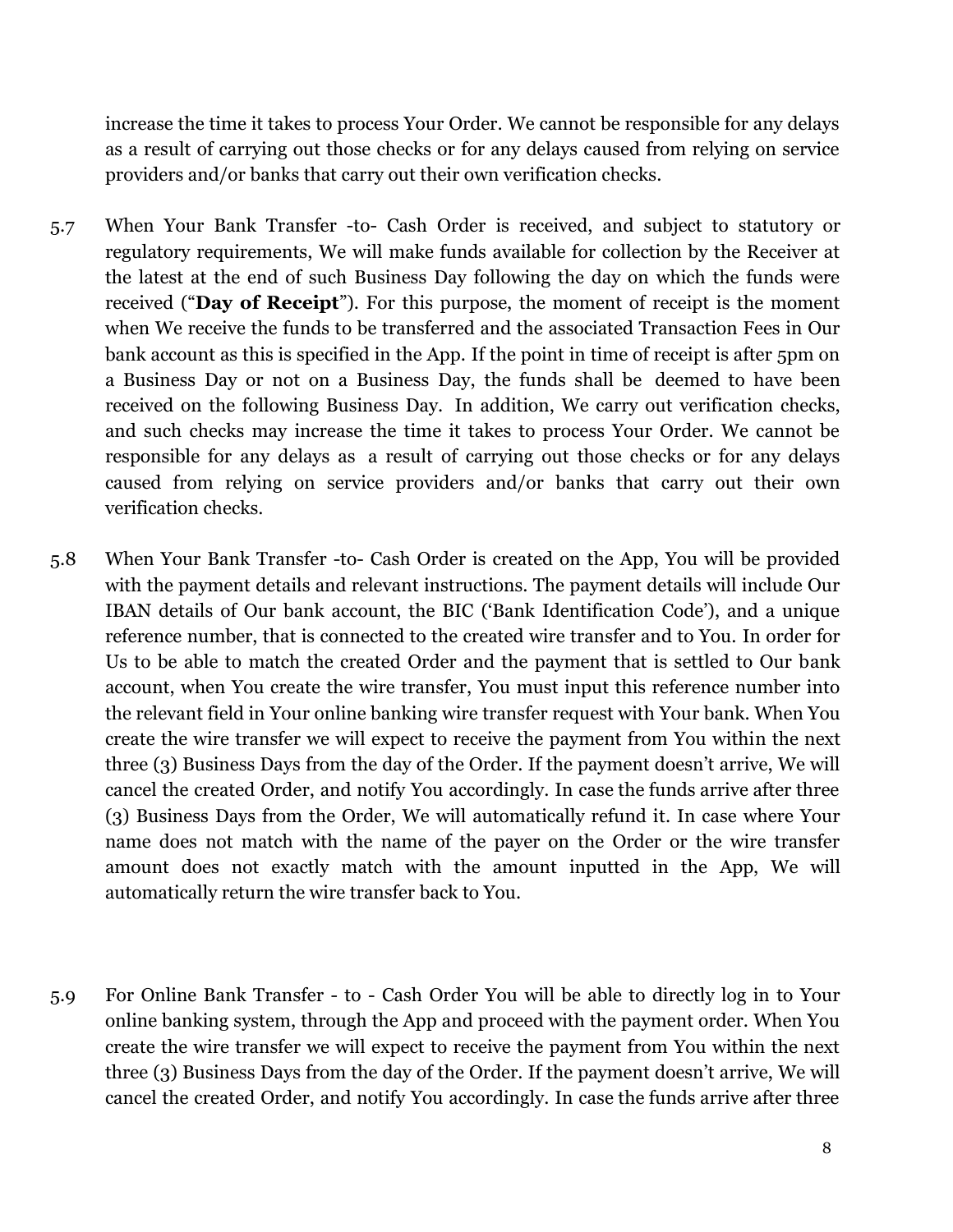(3) Business Days from the Order, We will automatically refund it. In case where Your name does not match with the name of the payer on the Order or the wire transfer amount does not exactly match with the amount inputted in the App, We will automatically return the wire transfer back to You. For Your first transfer executed under this Transaction method and provided the amount of the Transaction is lower than Euro 300 (Three Hundred Euro) We will execute the Order instantly. If the amount of the Transaction is higher than Euro 300 (Three Hundred Euro) We will only execute the Order when the respective funds are credited in Our bank account. From the second transfer onwards we will execute the Orders instantly according to these Terms and Conditions.5.10 For a Bank Transfer-to-Cash Order, the funds will only be paid out in cash if the Receiver provides adequate proof of his or her identity in addition to MTCN required by Us. The funds will be collected by the Receiver that We or Our partners /bank deem entitled to receiving the money following verification of the identification documents.

- 5.11 For Transactions relating to money transferred (i) to a state outside the EEA or (ii) subject to a multiple currency conversion between the Euro and a non-Euro currency of a member state of the European Union or an EEA member state or (iii) which is not to be paid out in Euro, the funds are made available for collection by the Receiver at the latest at the end of the fourth  $(4<sup>th</sup>)$  Business Day after the Day of the Order.
- 5.12 For a Card-to-Cash Order, the funds are normally available for collection within minutes, subject to the business hours of the respective Partner location. For some countries, the service may be delayed, or other restrictions may apply. If You require further information, please contact the telephone number stated in Clause 3.3 of these Terms and Conditions.
- 5.13 For a Card-to-Cash Order, the funds will only be paid out in cash if the Receiver provides adequate proof of his or her identity in addition to MTCN required by Us. The funds will be collected by the Receiver that We or Our partners /bank deem entitled to receiving the money following verification of the identification documents.
- 5.14 Applicable law prohibits money transmitters from doing business with certain individuals or countries; We are required to screen all Transactions against lists of names provided by the governments of the countries and territories in which We do business, including but not limited to the Financial Action Task Force (FATF), the US Treasury Department's Office of Foreign Assets Control (OFAC), the European Union and the UN. If a potential match is identified, We research the Transaction to determine if the name matched is indeed the individual on the relevant list. For this purpose, We are entitled to request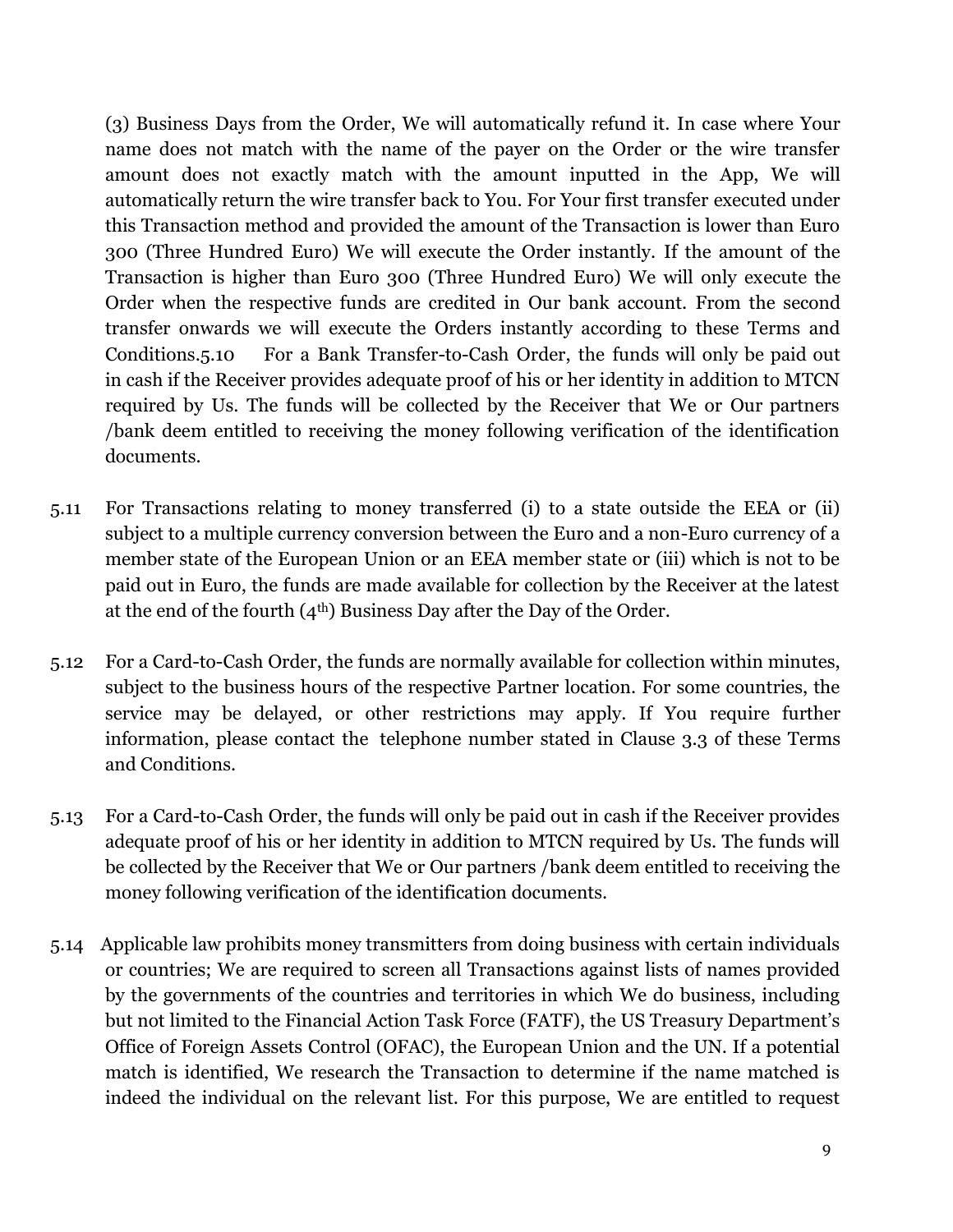from You or the designated Receiver additional details and proof of identification which may cause the Transaction to be delayed. This is a legal requirement for all Transactions processed by Us.

# **6. TRANSACTION FEES**

- 6.1 Written information explaining how We charge You for making a Transaction and the exchange rate used, where applicable, is available on the App and the Website and is shown to You prior to placing an Order and before the Transaction is completed.
- 6.2 The total amount (the amount of the Transaction, the fees of the Transaction and other applicable fees and charges) (collectively called the 'Transaction Fees') that You will be required to pay and the relevant exchange rate will be displayed clearly on the App or the Website before You are asked to confirm Your Transaction. Proceeding with the Transaction at this point is entirely optional.
- 6.3 You shall bear all the Transaction Fees due to complete the Transaction unless applicable law in the destination country requires otherwise. In certain cases, the Services may be subject to local taxes and service charges. In some cases, the Receiver may incur additional fees for receiving the Sender's funds.

# **7. FOREIGN EXCHANGE - CURRENCY CONVERSION**

- 7.1 We will inform You of the applicable exchange rate as soon as You place Your Order.
- 7.2 We apply the foreign exchange rate set out in Our system at the moment of the Transaction, that will be displayed on the App or the Website and that You will need to agree to before completing the Transaction.
- 7.3 The exchange rate which will be applicable to each currency conversion is determined by Us and depends on the particular time and date at which a Transaction is executed.
- 7.4 These exchange rates may fluctuate from time to time in accordance with fluctuations in international exchange rate markets.
- 7.5 When You pay for a Transaction in Funding Сurrency and the Recipient is paid in Transaction currency, there will be a difference between the exchange rate at which We buy foreign currency and the exchange rate provided to You.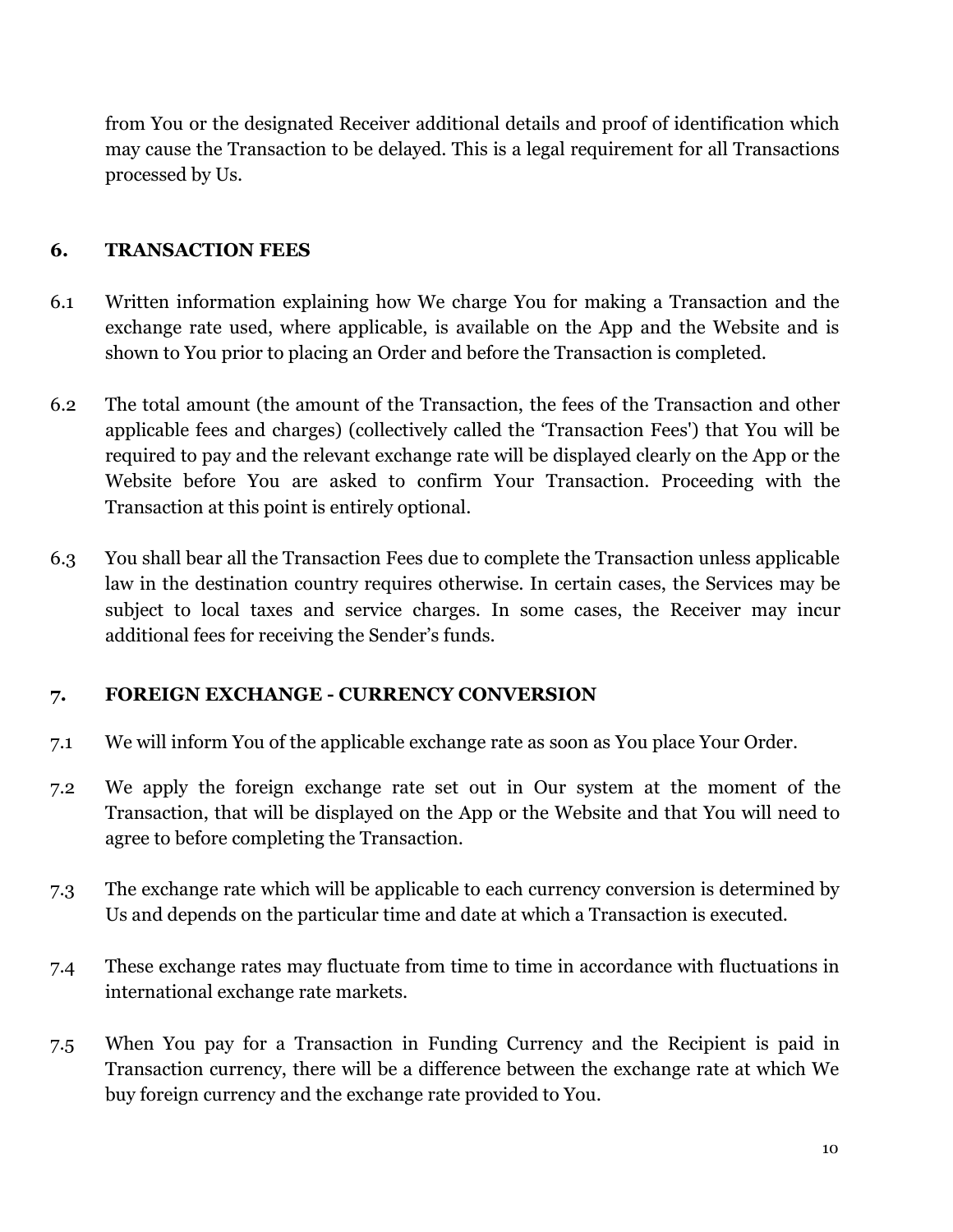- 7.6 We will not be held responsible for the currency exchange rate that will be applied if the Receiver chooses to receive a currency other than the Transaction Currency You have selected.
- 7.7 Changes to exchange rates shall come into effect immediately without notice.
- 7.8 We assume no liability relating to costs which the Sender or the Receiver incur together with the exchange rate used for the conversion into non-local currencies or for any actions or omissions on behalf of Our partners.
- 7.9 We will not be held responsible for the exchange rate applied for a Card to Cash Order, in case where Your Bank Card is connected to a bank account denominated in a currency that is different from the Funding Currency and / or for a Card to Card Order where the Receiver's card is denominated in a currency that is different from the Transaction Currency.

# **8. CONFIRMATION OF PAYMENT**

8.1 When a payment is made using the KoronaPay User Account, You will receive an automatic notification via electronic means (including email and push notifications) stating the status of the transaction.

# **9. ACCOUNT E-STATEMENTS**

- 9.1 All Transactions related to the User Account (irrespective whether these were initiated by You, received, cancelled, blocked or otherwise) shall be shown on the e-statement established in real time.
- 9.2 You can view the e-Statement on the App or the Website via the Dashboard. You shall have access to e-Statements which show all transactions on Your User Account.

# **10. OUR RESPONSIBILITY TO YOU**

10.1 We will provide to You the Services in accordance with these Terms and Conditions in the form of single payments and We undertake to exercise reasonable care in doing so and act always in accordance with the applicable laws and regulations of the Republic of Cyprus.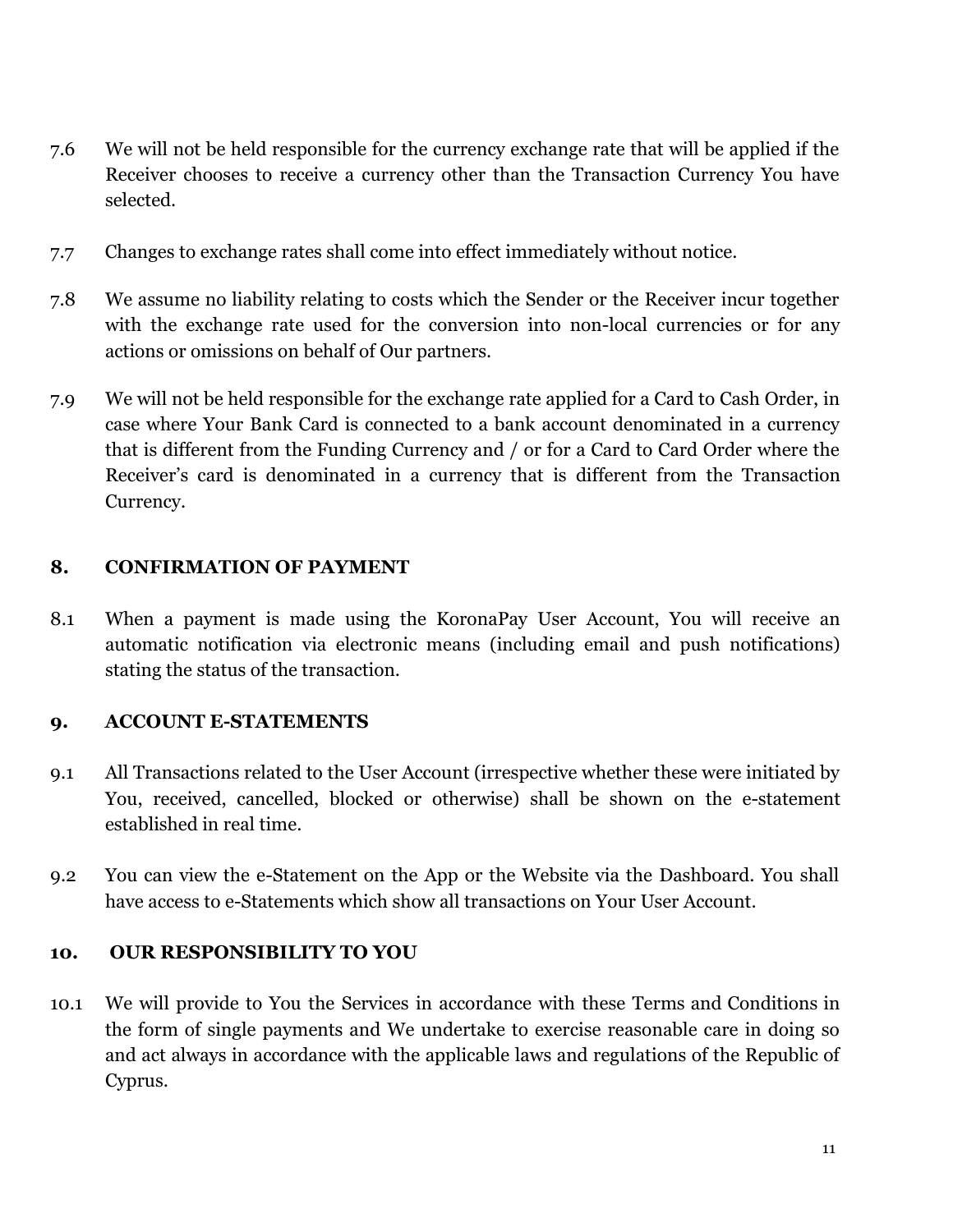- 10.2 We are not obliged to accept any Order to execute any Transaction and we will not be liable in any way for declining any such instructions or for withdrawing, terminating or restricting Our Services to You in any way. These Terms and Conditions will apply to any Order we choose to accept.
- 10.3 We may be liable to You where we perform a Transaction for You that You did not authorize Us to perform (**unauthorized Transactions**) or where We made a mistake or an error in performing a Transaction You authorized Us to perform. We will refund the payment amount including all Transaction Fees deducted by Us at Your request, promptly, but at the latest by the end of the Business Day following the day on which We were notified that the Transaction concerned has not been authorized or otherwise became aware of the unauthorized Transaction. In case there are reasonable indications of a fraudulent activity by You or Prohibited purpose of the Order and money transfer, Our obligation to refund You will be suspended, pending further investigation, and such investigation will be undertaken promptly.
- 10.4 You will be liable up to a maximum amount of EUR 50 for losses that result:
- (a) from unauthorized Transactions resulting from the use of lost, stolen or otherwise missing transaction data and information; or
- (b) from Your misuse of transaction data.
- 10.5 You will not be held liable under clause 10.4 if it was not possible for You to detect such loss, theft or misuse of the transaction data and personal information or if such loss was caused by an employee or agent acting on Our behalf or by a service provider we have appointed.
- 10.6 You may be liable for all losses caused by any unauthorized Transactions in cases where You have acted with fraudulent intent or contributed to the misuse of transaction data intentionally or through grossly negligent conduct.

# 10.7 **We are not responsible and assume no liability for**:

- (a) any loss or damage that is caused by force majeure or that is not foreseeable;
- (b) malfunctions in communication facilities which cannot be reasonably considered to be under Our control and that may affect the accuracy or timeliness of short message service (SMS), e-mail or any other message You send to Us;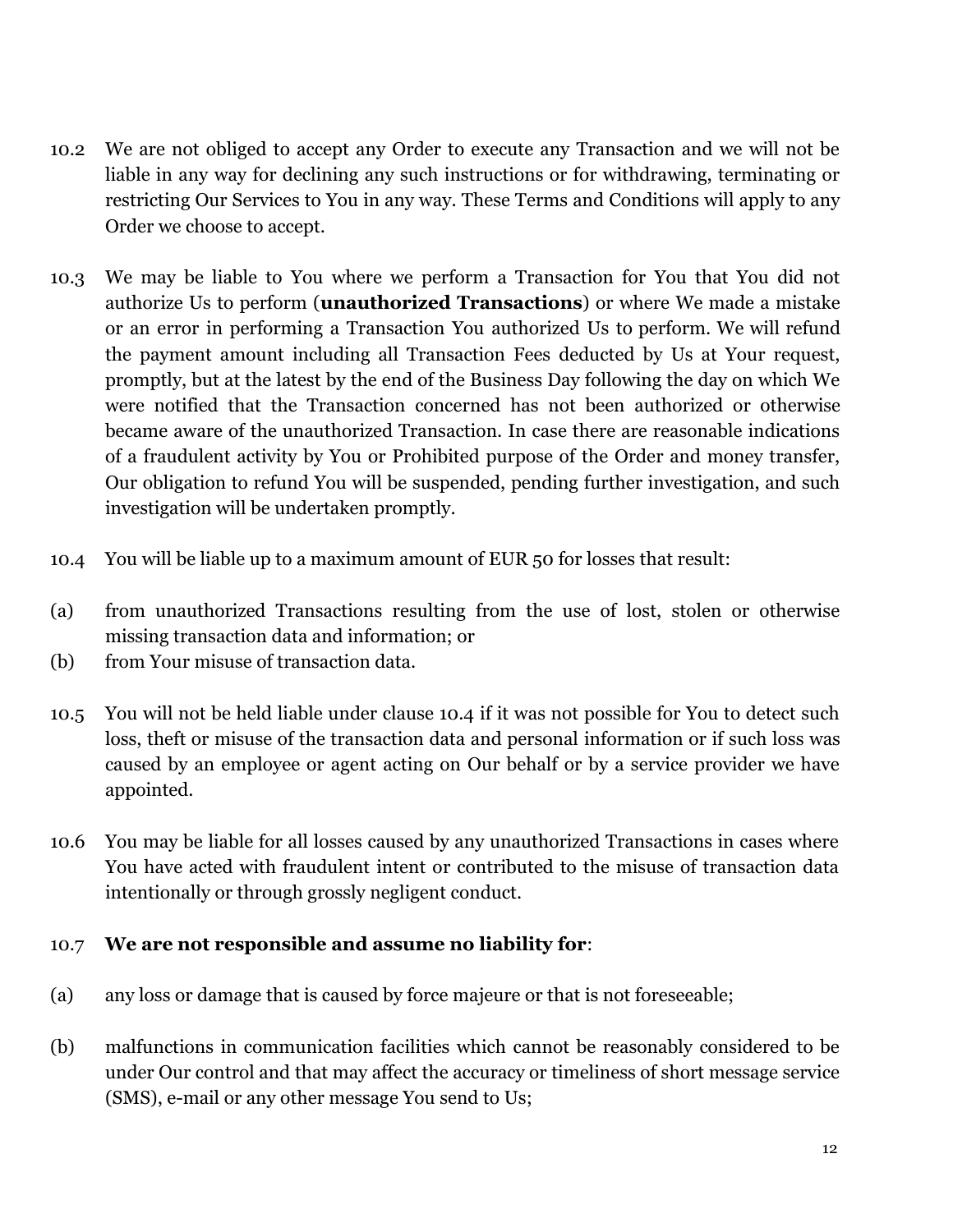- (c) any losses or delays in transmissions of SMS, e-mail or any other message arising out of the use of any internet access service provider or caused by any browser or other software which is not under Our control;
- (d) the services provided by Your Card Issuer;
- (e) viruses originating from third parties;
- (f) any unauthorized use or interception of SMS, e-mail or any other message or information prior to reaching the App or the Website; or
- (g) any unauthorized use of or unauthorized access to data in conjunction with Your User Account or Your Transactions which We process unless such use or such access is the result of Our negligence.

# **10.8 We are under no obligation towards You to initiate or execute a Transaction if:**

- (a) We are unable to obtain sufficient evidence of Your identity;
- (b) We have reason to believe that the Transaction information is incorrect, unauthorized or forged;
- (c) You have provided Us with wrong or incomplete information, or We do not receive Your Transaction information in a timely manner in order to guarantee the timely execution of the requested Order; or
- (d) Your Card Issuer does not authorize the use of Your Bank Card to pay for the Transaction and the Transaction Fees.
- 10.9 We have the right to refuse to provide the Services to You either partially or in full in cases where providing the Services would constitute a violation against any of Our regulations (including regulations aimed at preventing fraud, money laundering or financing terrorism) and/or against applicable law, court order or requirements of a regulatory or government authority or any other body having jurisdiction over Us or, if We consider such a step necessary to protect Our own interests.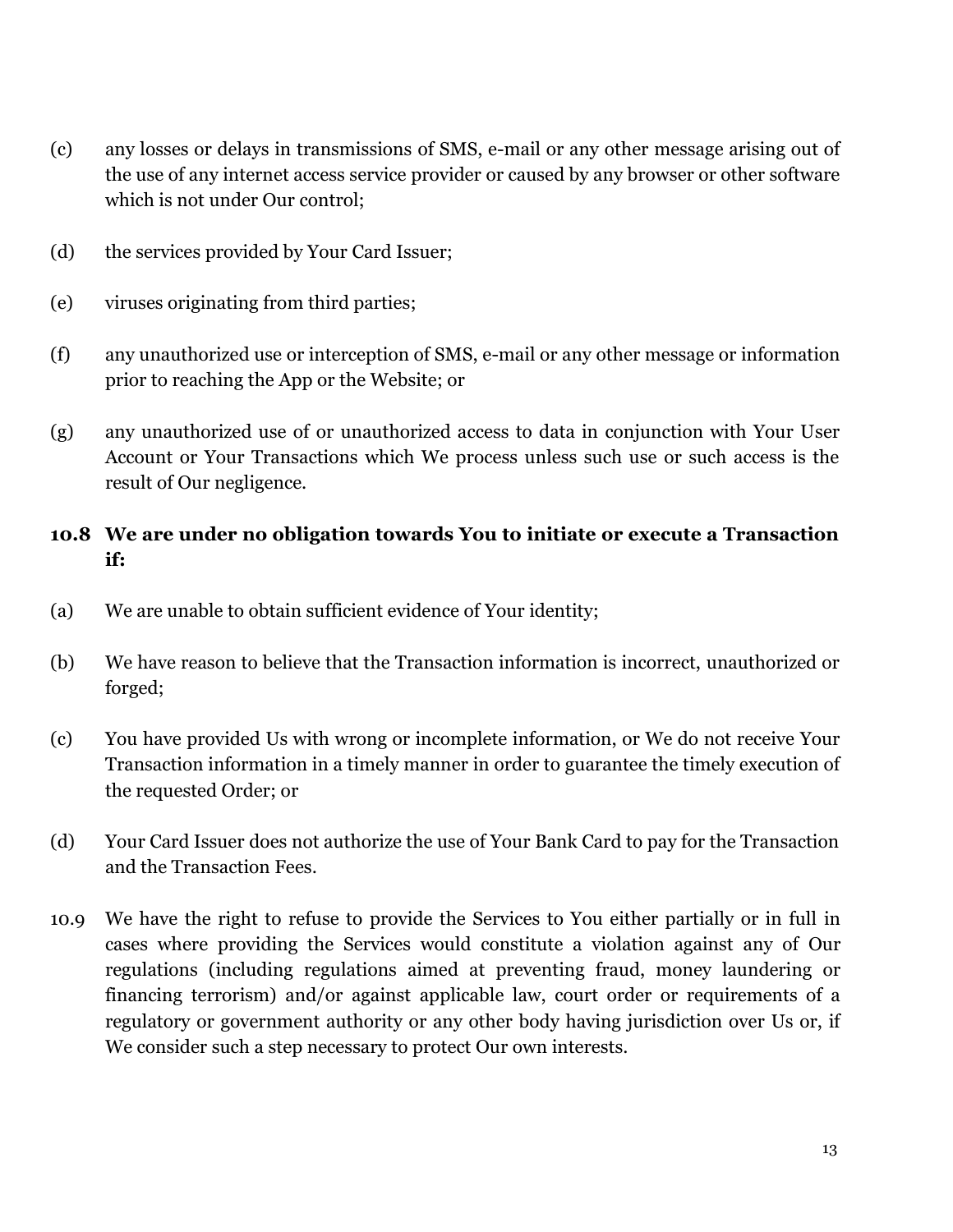- 10.10 We shall make all efforts to maintain an optimum quality for Our services and to employ all reasonable means available to Us to ensure access to the Services and to the App and the Website. We cannot however guarantee continued, uninterrupted access to all Services. We may suspend, withdraw, discontinue or change all or any part of Our Services without notice. As a result, We shall not be held liable for any delay and/or nonaccessibility to the Services and the App or the Website rendering the execution of a payment impossible or in the event of a partial or wrong execution, where they result from factors not foreseeable and beyond the reasonable control of KoronaPay.
- 10.11 You are informed that KoronaPay may from time to time suspend access to the App and the Website to all or some of its Services:
- (i) to enable repairs, maintenance, addition of functions,
- (ii) in the event of suspected attempt at piracy, embezzlement or any other impairment risk,
- (iii) following requests or instructions from authorized persons or authorities.
- 10.12 As far as possible, and unless prohibited by law or regulations, We may give You reasonable notice of any suspension of access to the App and the Website We shall under no circumstances be held liable for damages, if any, arising from these suspensions.

#### **11. YOUR RESPONSIBILITY TOWARDS US**

- 11.1 You declare that You will pay to Us the Transaction Fees for every Transaction which You initiate via the App or the Website.
- 11.2 You must settle the basic amount of a Transaction plus the Transaction Fees with the same payment instrument that is used for the execution of the Transaction itself. You consent to the basic amount of the money transfer plus the Transaction Fees for the respective Transaction being cleared by Your bank. Prior to the payment You will be notified of the precise amount which We will clear with Your Card Issuer.
- 11.3 You are aware and acknowledge the following:
- (a) The information provided in order to place an Order and execute a Transaction is true, accurate, current and complete;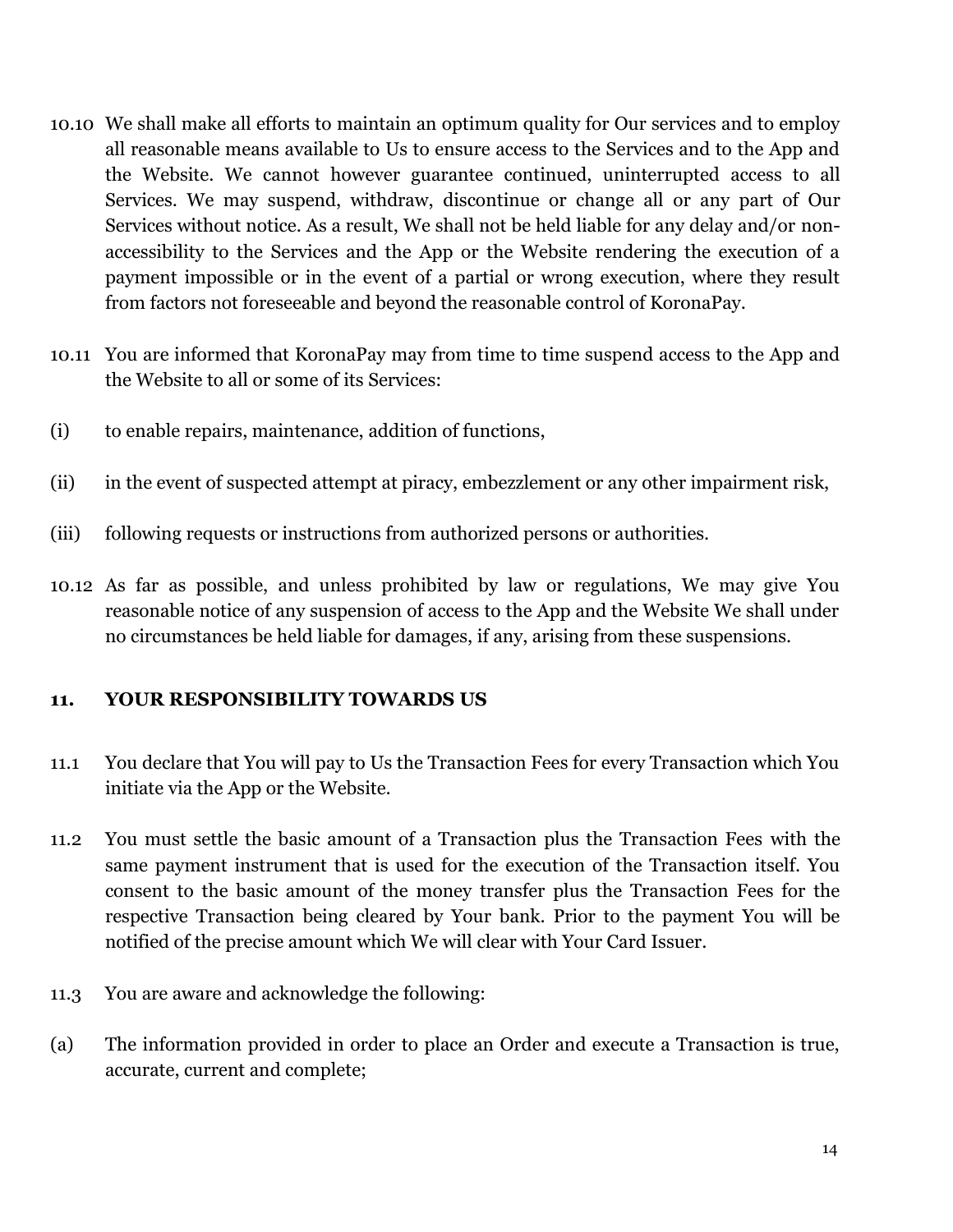- (b) You must share the information provided to Us depending (e.g. Your name, amount of money, name of the Receiver) and the MTCN with the Receiver only. You are obligated to ensure that no third party can gain unauthorized access to this information. We recommend that You transfer money only to beneficiaries that you know personally; You shall not use the Services for illegal or any Prohibited Purposes;
- (c) Within the framework of Our Services You will not place Orders or execute Transactions which violate these Terms and Conditions or any other restrictions of use or terms of use as set forth on the App or the Website; and
- (d) You are personally responsible for keeping Your User Account access data safe.
- 11.4 In the event of loss, theft, copy or the misuse of any Transaction data You must immediately contact Customer Support (call +49 1573 5999799 or email help@koronapay.eu) and notify Us. Until the moment when We are notified by You, You are liable for any loss or damage that is the result of the improper use of the Transaction data if You pass such information to any person other than the Receiver of the money transfer or if You facilitate the improper use of the payment instrument with fraudulent intent or violate Your duty of care intentionally or with gross negligence.
- 11.5 You consent to notifying Us immediately of any unauthorized use of Your User Account data or of any other breach of security to Your User Account, by telephone +49 1573 5999799 or email [help@koronapay.eu.](mailto:help@koronapay.eu) Once You have informed Us of the unauthorized use of Your User Account data, We will immediately take all reasonable measures to prevent any further use of this information. Prompting these measures does not make Us liable for any loss or damage that are the result of Your failure to comply with Your duty to keep Your Account information safe.
- 11.6 Unless You have acted with fraudulent intent, You are not liable to Us for the following:
- (a) For losses resulting from unauthorized Transactions that You notified Us promptly and in any event within thirteen (13) months from the date of the unauthorized Transaction; or
- (b) In cases where We failed to ensure that Our contact facilities were available to You for the purposes of making a notification of the unauthorized Transaction promptly and in any case within thirteen (13) months from the date of the unauthorized Transaction.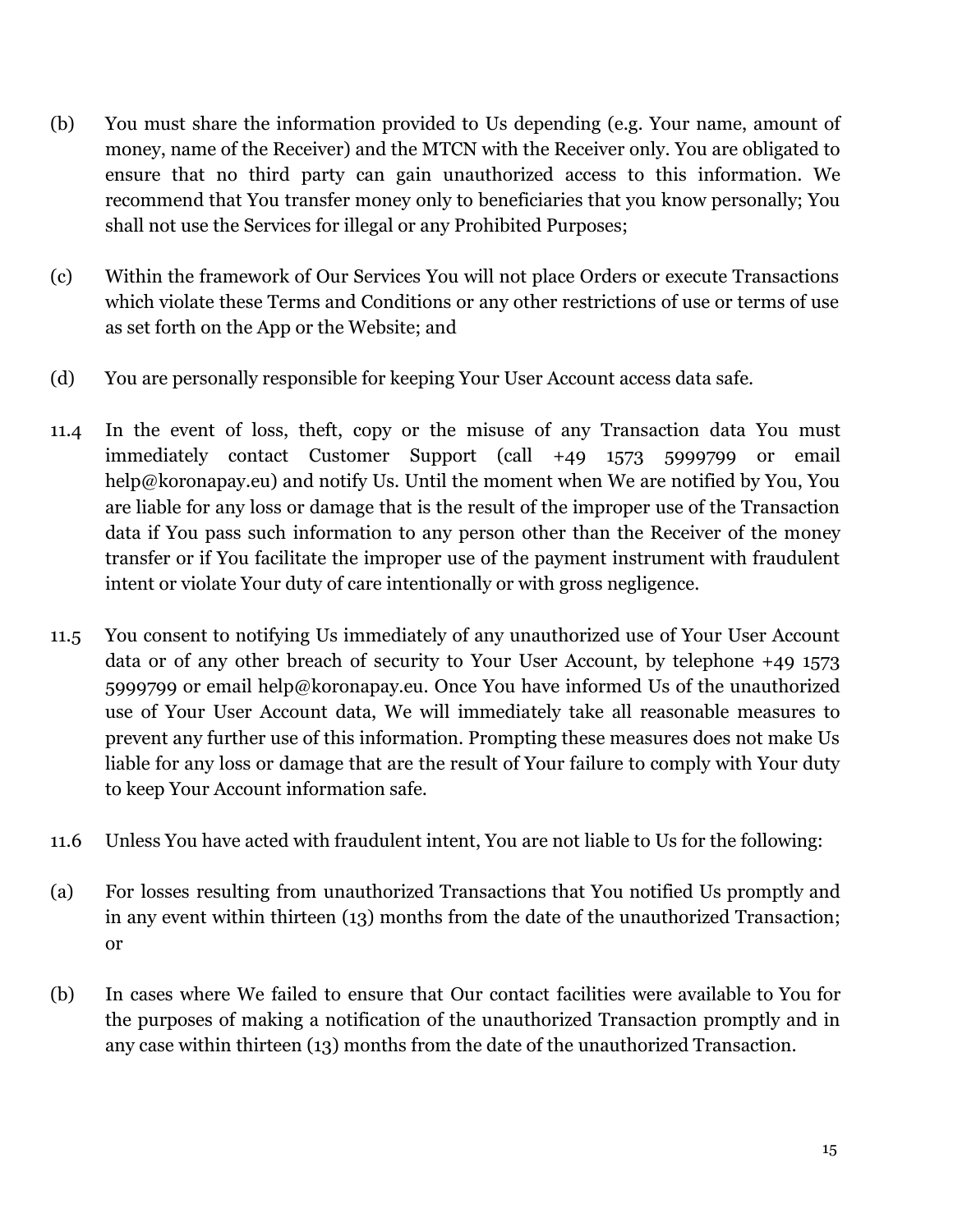- 11.7 You acknowledge that We may forward any particulars about You and about the Services that We provided to You if necessary, to regulatory or government authorities or their bodies if:
- (a) We are obligated by law to do so; or
- (b) We are of the opinion that such a disclosure may assist in the prevention of fraud, money laundering or other crimes.
- 11.8 You are informed and acknowledge that We will make reasonable efforts to verify Your identity. In this respect We may commission other service providers in order to verify Your identity and information provided by You.
- 11.9 You shall, on a regular basis, check the accuracy of transactions carried out in Your User Account by reviewing the history of transactions mentioned in Your e-statement.
- 11.10 It is for You to ensure, under Your own responsibility, that the settings for the email filter system (anti spam or other) or the status of the inbox (any capacity restriction) allow You to receive emails sent automatically by the KoronaPay System.
- 11.11 You are solely responsible for the protection of Your computer or Mobile hardware and You undertake to keep Your User Account data confidential.
- 11.12 You are informed that You are subject to the obligation to declare all the income or relevant information to tax or administrative authorities to which You are liable. Under no circumstances shall We be held liable for this type of declaration.

# **12. RIGHT TO RESCIND OR CANCEL AN ORDER AND REFUNDS**

- 12.1. You have the right to rescind or cancel an Order that was placed through the App or the Website provided the money transfer has not been paid out to the Receiver. Your right of rescission or cancellation will not apply if the Funds have already been collected by the Receiver or have been paid to the Receiver's bank card. If You exercise Your right to rescind or cancel an Order and prior to Our having paid out the Funds to the Receiver, We will refund the amount of the Transfer to You. In any case, Transaction Fees will not be refunded.
- 12.2 In case You request a refund for a Card to Cash Order the refund can take up to 10 (ten) working days because the bank that issued Your card needs to process the refund. In case You request a refund for a Bank to Cash Order, We will refund the Transaction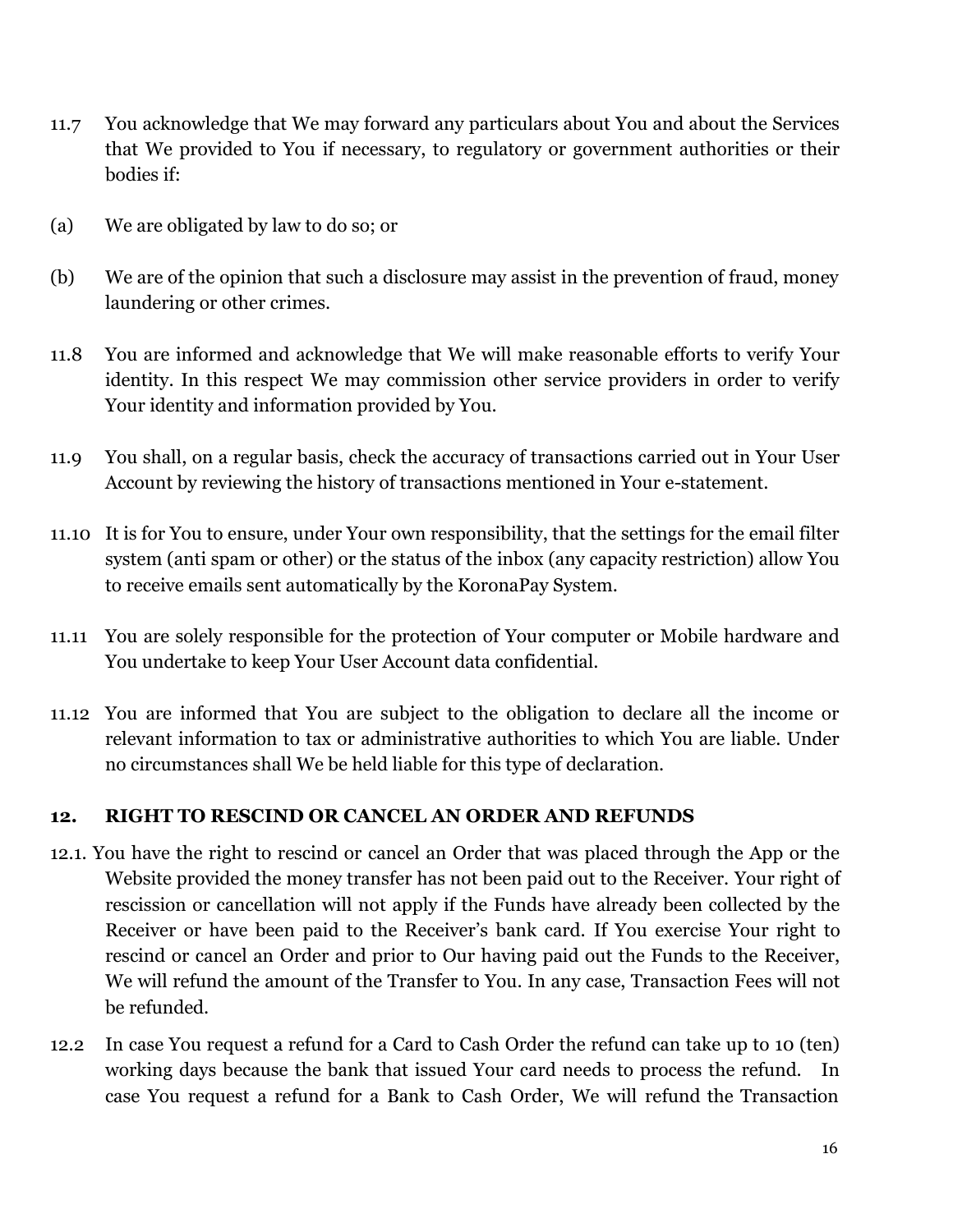amount to You promptly, but at the latest by the end of the Business Day following the day on which We were notified by You of the request for a refund. In case We suspect that there has been fraudulent activity by You, Our obligation to refund You will be suspended, pending further investigation, and such investigation will be undertaken promptly.

12.3 Regarding the cancellation of Orders with currency conversion the amount to be refunded will be calculated at the rate valid at the moment of the refund. In any case, the refund will not exceed the initial amount which was paid by You at the moment of placing the Order.

### **13. CUSTOMER SERVICE**

13.1 If You detect or encounter problems on the App or the Website You may contact Our Customer Service by telephone +49 1573 5999799 or email [help@koronapay.eu.](mailto:help@koronapay.eu)

# **14. MANAGING OF PERSONAL DATA**

- 14.1 We will use and process Your personal information as described in Our Privacy Policy which you must read carefully.
- 14.2 We will keep Our Privacy Policy up to date to reflect changes in data processing. You are able to obtain a copy of the current Privacy Policy by visiting [\[https://koronapay.eu/transfers/en/Documents/Privacy\\_Policy.pdf\]](https://koronapay.eu/transfers/en/Documents/Privacy_Policy.pdf).So In case of any substantial changes we will notify You in advance.

# **15. INTELLECTUAL PROPERTY**

- 15.1 While You are using Our Services, You may use the Our Materials, as such term is defined below, only for Your personal use and solely as necessary in relation to those Services.
- 15.2 "**Our Materials**" include any software (including without limitation the App, the Website, developer tools, sample source code, and code libraries), data, materials, content and printed and electronic documentation (including any specifications and integration guides) developed and provided by Us or Our affiliates to You, or available for download from the Website and the App. You may not, and may not attempt to, directly or indirectly: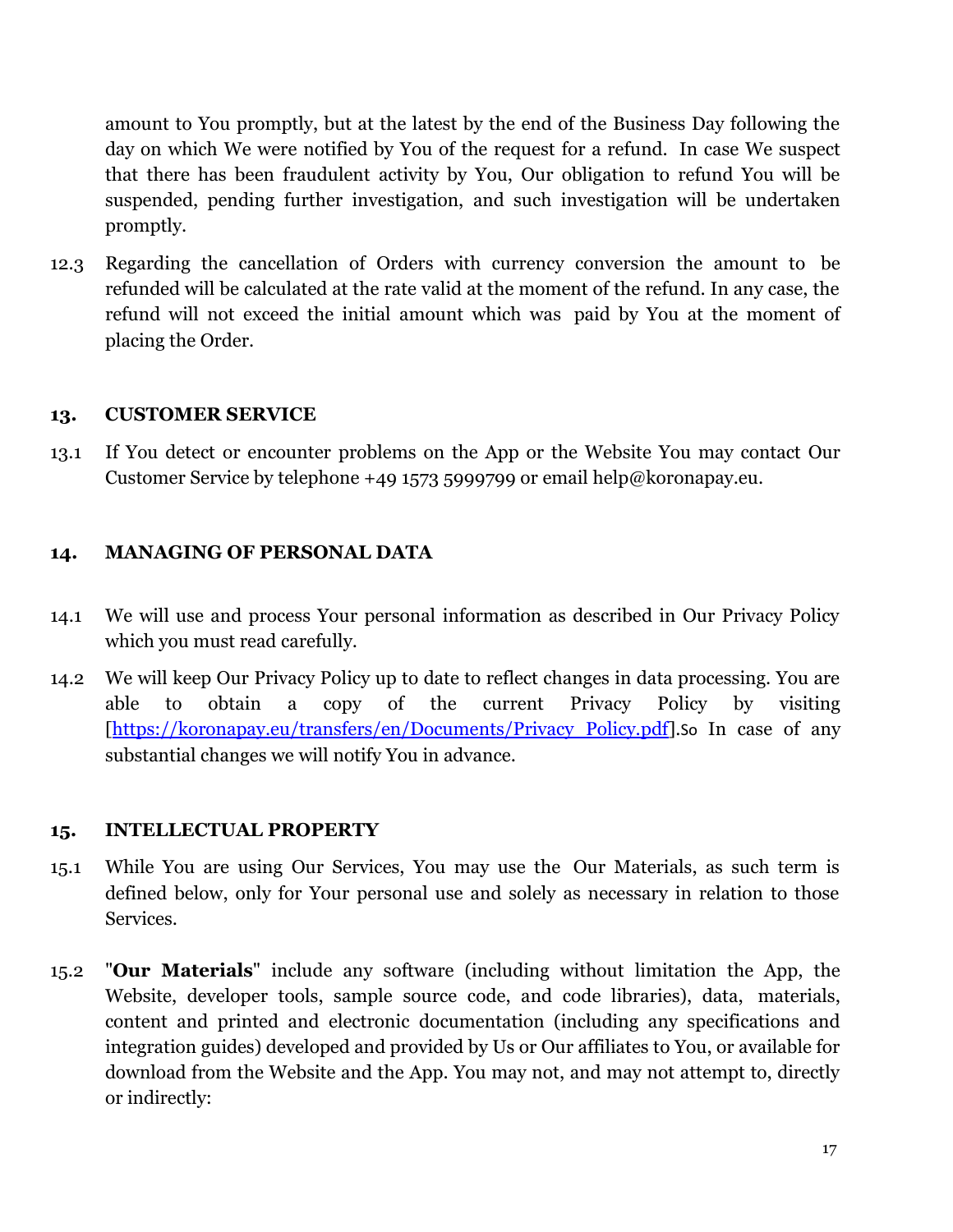- (a) transfer, sublicense, loan, sell, assign, lease, rent, distribute or grant rights in the Services to any person or entity;
- (b) remove, obscure, or alter any notice of any of Our trademarks, or other "intellectual property" appearing on or contained within the Services or on any Our Materials;
- (c) modify, copy, tamper with or otherwise create derivative works of any software included in Our Materials; or
- (d) reverse engineer, disassemble, or decompile the Our Materials or the Services or apply any other process or procedure to derive the source code of any software included in the Our Materials or as part of the Services.

# **16. CONFIDENTIALITY**

- 16.1 You undertake to maintain strict confidentiality concerning all technical and commercial information or information of any other nature which You were to obtain knowledge of in connection with the use of the Services. The same applies to the different documents given to You by Us and the price information provided to You.
- 16.2 This confidentiality obligation shall remain applicable for the duration of the use of the Services and for a period of 5 years after the termination of the use of the Services irrespective of the reasons for the termination unless there are any legal or regulatory reasons which require otherwise. This confidentiality obligation does not apply to information which is or becomes publicly available without Your fault.

# **17. LINKS TO OTHER WEBSITES**

17. We have no control over websites linked to and from the Website and the App. We assume no responsibility for their content or any loss or damage that may arise from Your use of them.

# **18. TERMINATION OF ACCOUNT**

18.1 We may end Our contractual relationship based on these Terms and Conditions and terminate Your User Account or any Service associated with it at any time, via email. The termination of Our contractual relationship based on these Terms and Conditions will not affect any of Our rights or Your obligations arising under these Terms and Condition.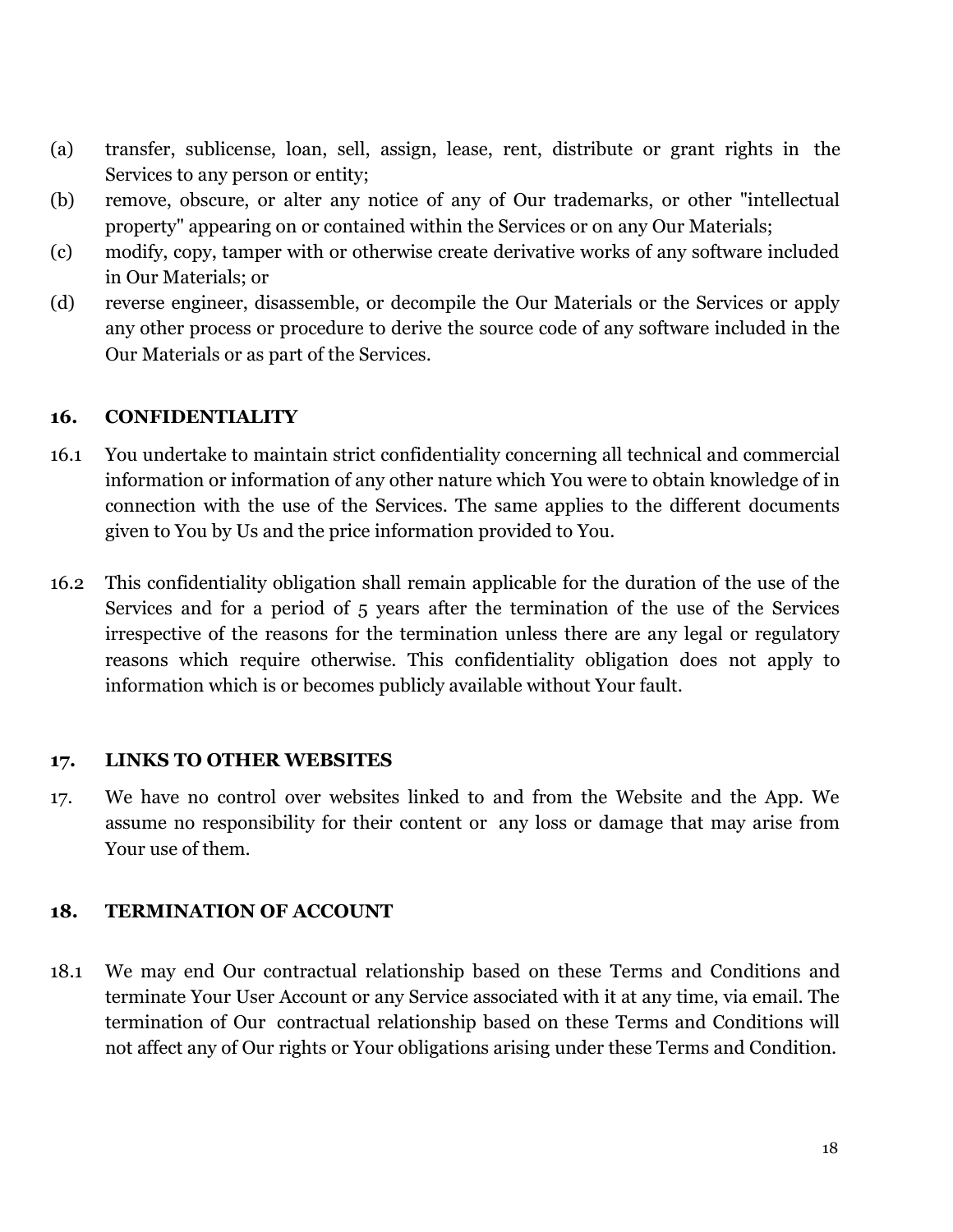- 18.2 You may end Our contractual relationship based on these Terms and Conditions and terminate Your User Account at any time by providing Us with 14 calendar days written notice via email at [help@koronapay.eu.](mailto:help@koronapay.eu)
- 18.3 We may at any time suspend or close Your User Account and/or end these Terms and Conditions without notice if:
- (a) You breach any provision of these Terms and Conditions, or documents referred to in these Terms and Conditions;
- (b) We are requested or directed to do so by any competent court of law, government authority or regulating body;
- (c) We have reason to believe You are in breach of any applicable law or regulation; or
- (d) We have reason to believe You are involved in any fraudulent activity, money laundering, terrorism financing or other criminal or illegal activity.
- 18.4 You cannot use the App or proceed with a Transaction through the Website if Your User Account is suspended or closed.

#### **19. ENTIRE AGREEMENT**

19.1 These Terms and Conditions, jointly with all other contractual items referred to in these Terms and Conditions including the Privacy Policy and along with the terms in Your online form, constitute the entire agreement between You and Us and govern Your use of the Services and supersede any prior agreements which may exist between You and Us.

#### **20. SEVERABILITY CLAUSE**

20.1 If one or several of the provisions to these Terms and Conditions are invalid, unlawful or unenforceable, then this does not affect the validity of the remaining provisions.

# **21. COMPLAINTS, APPLICABLE LAW AND JURISDICTION**

21.1 If You have any complaints or if You are not satisfied with Our Services under these Terms and Conditions You may make a complaint in writing to Us at [help@koronapay.eu.](mailto:help@koronapay.eu)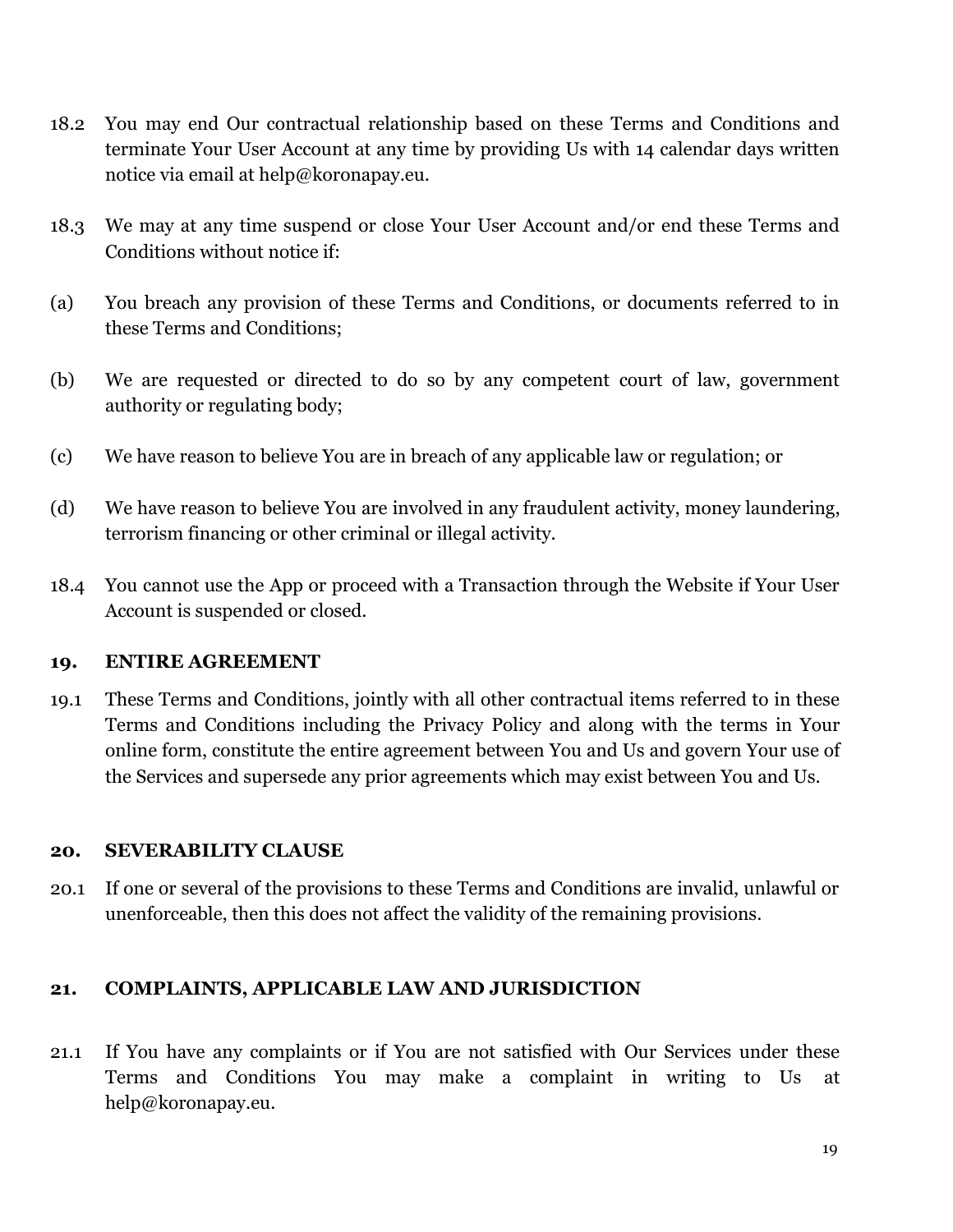- 21.2 We will try Our best to deal with Your complaint as soon as possible and We will send You by email a final response within 15 Business Days of receipt of Your complaint.
- 21.3 In exceptional circumstances where Our reply cannot be given within 15 business days for reasons beyond Our control, We will send You a holding reply clearly indicating the reasons for a delay in answering to the complaint and specifying the deadline by which You will receive Our final response, being no later than 35 business days from the date of Your initial complaint.
- 21.4 If You do not receive Our final response, You have the right to submit Your complaint to one of the approved Alternative Dispute Resolution Bodies offering out-of-court settlement procedures. Information on the approved Alternative Dispute Resolution Bodies and their contact details can be found at: [https://ec.europa.eu/consumers/odr/main/?event=main.adr.show2.](https://ec.europa.eu/consumers/odr/main/?event=main.adr.show2) In case You have received Our response, but You are not satisfied with it, You still have the right within 4 months from the date of receipt of the response to submit Your complaint to the approved Alternative Dispute Resolution Bodies.
- 21.5 These Terms and Conditions shall be governed by and construed in accordance with the laws and regulations of the Republic of Cyprus.
- 21.6 The parties agree that the courts of the Republic of Cyprus shall have exclusive jurisdiction to adjudicate any dispute which arises out of or in connection with these Terms and Conditions.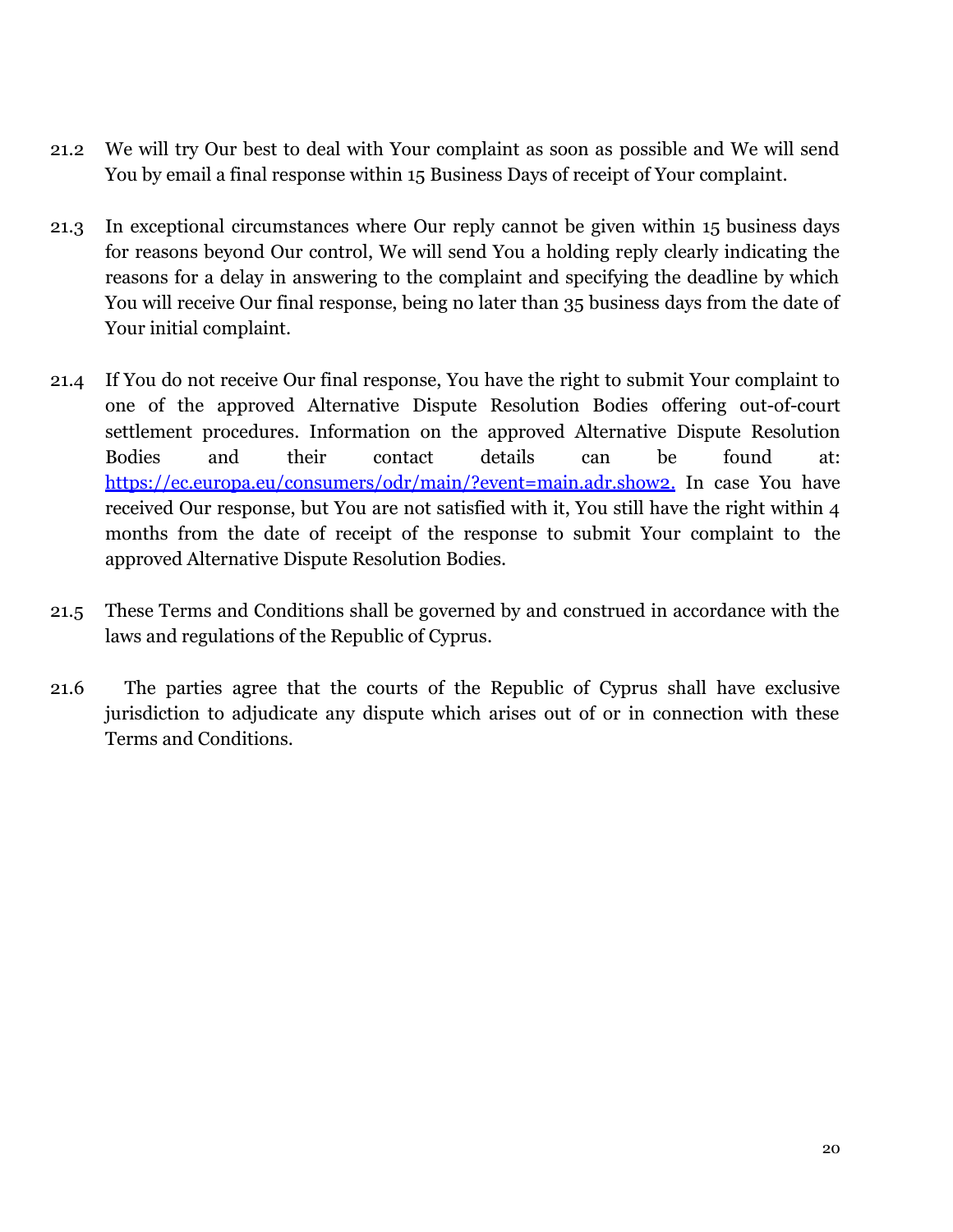# **ANNEX 1**

# **List of countries for which transfer to a card is available as amended from time to time.**

Receiving the amount by crediting a credit or debit card is available to cardholders of cards issued by the following banks / financial institutions:

- by banks in Russia:
	- for MasterCard WorldWide or Visa International or MIR Payment System cards, the Receiver's card will be credited in the currency of Russian Rubles (RUB);
- by banks in Kazakhstan:
	- for MasterCard WorldWide or Visa International cards, the Receiver's card will be credited in the currency of Kazakhstani Tenge (KZT);
- by banks in Belarus:
	- for MasterCard WorldWide or Visa International cards, the Receiver's card will be credited in the currency of Belarusian Rubles (BYR);
- by banks in Georgia:
	- for MasterCard WorldWide or Visa International cards, the Receiver's card will be credited in the currency of Georgian Lari (GEL);
- by banks in Moldova:
	- for MasterCard WorldWide or Visa International cards, the Receiver's card will be credited in the currency of Moldovan Leu (MDL);
- by banks in Azerbaijan:
	- for MasterCard WorldWide or Visa International cards, the Receiver's card will be credited in the currency of Azerbaijani Manat (AZN);
- by banks in Kyrgyzstan:
	- $\circ$  for MasterCard WorldWide cards the Receiver's card will be credited in the currency of Kyrgyz Som (KGS);
- by banks of Uzbekistan:
	- for Union Pay International cards, issued by the following banks: AIKB Ipak Yuli , AKB Hamkorbank or PJSCB Orient Finance, the Receiver's card will be credited in the currency of US Dollars (USD);
	- for Visa International and MasterCard WorldWide cards (including Maestro), the Receiver's card will be credited in the currency of US Dollars (USD);
	- for Humo or Uzcard cards, the Receiver's card will be credited in the currency of Uzbek Sum (UZS);
- by banks in Israel: